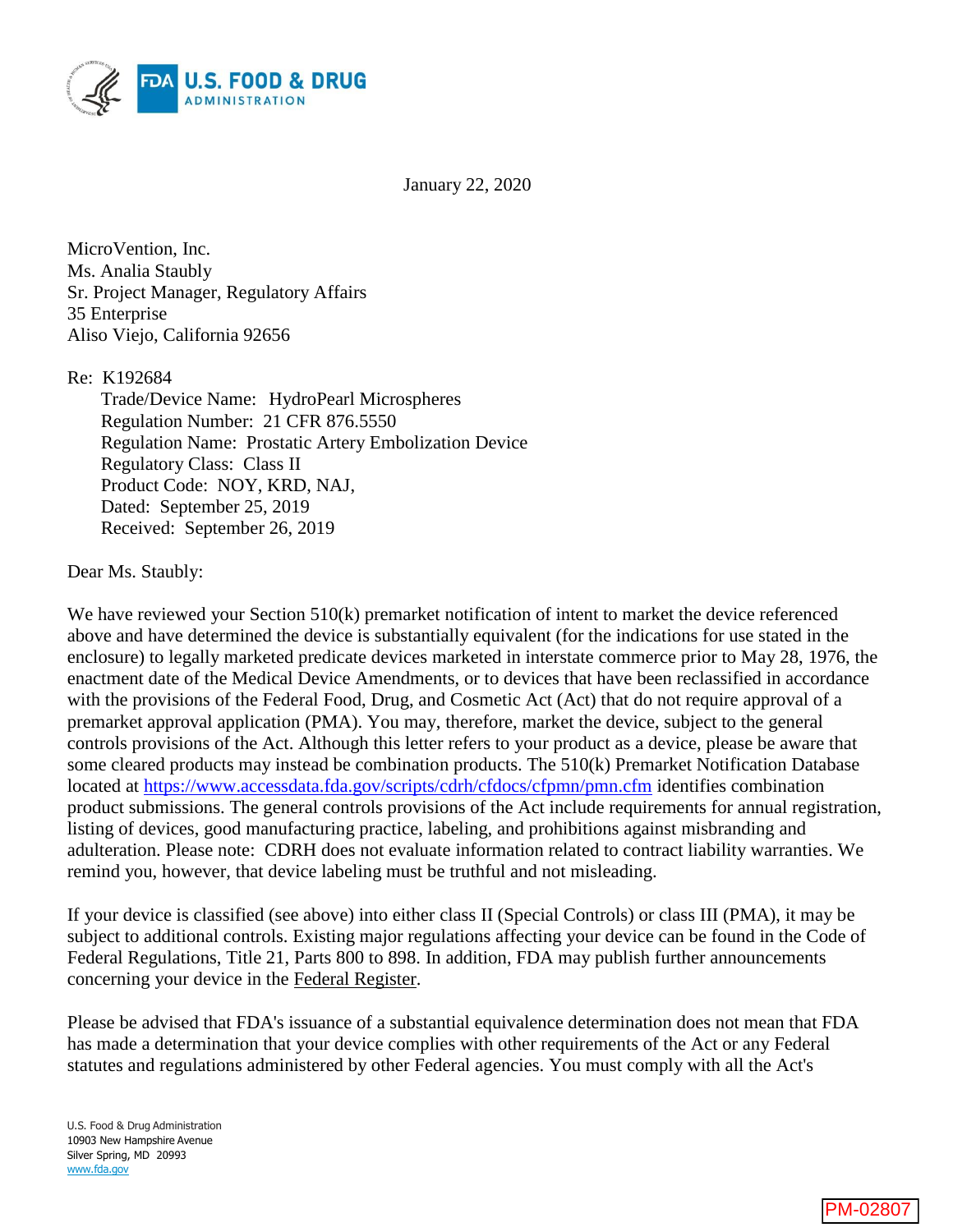requirements, including, but not limited to: registration and listing (21 CFR Part 807); labeling (21 CFR Part 801); medical device reporting (reporting of medical device-related adverse events) (21 CFR 803) for devices or postmarketing safety reporting (21 CFR 4, Subpart B) for combination products (see [https://www.fda.gov/combination-products/guidance-regulatory-information/postmarketing-safety-reporting](https://www.fda.gov/combination-products/guidance-regulatory-information/postmarketing-safety-reporting-combination-products)[combination-products\)](https://www.fda.gov/combination-products/guidance-regulatory-information/postmarketing-safety-reporting-combination-products); good manufacturing practice requirements as set forth in the quality systems (QS) regulation (21 CFR Part 820) for devices or current good manufacturing practices (21 CFR 4, Subpart A) for combination products; and, if applicable, the electronic product radiation control provisions (Sections 531- 542 of the Act); 21 CFR 1000-1050.

Also, please note the regulation entitled, "Misbranding by reference to premarket notification" (21 CFR Part 807.97). For questions regarding the reporting of adverse events under the MDR regulation (21 CFR Part 803), please go to [https://www.fda.gov/medical-devices/medical-device-safety/medical-device-reporting](https://www.fda.gov/medical-devices/medical-device-safety/medical-device-reporting-mdr-how-report-medical-device-problems)[mdr-how-report-medical-device-problems.](https://www.fda.gov/medical-devices/medical-device-safety/medical-device-reporting-mdr-how-report-medical-device-problems)

For comprehensive regulatory information about medical devices and radiation-emitting products, including information about labeling regulations, please see Device Advice [\(https://www.fda.gov/medical](https://www.fda.gov/medical-devices/device-advice-comprehensive-regulatory-assistance)[devices/device-advice-comprehensive-regulatory-assistance\)](https://www.fda.gov/medical-devices/device-advice-comprehensive-regulatory-assistance) and CDRH Learn [\(https://www.fda.gov/training-and-continuing-education/cdrh-learn\)](https://www.fda.gov/training-and-continuing-education/cdrh-learn). Additionally, you may contact the Division of Industry and Consumer Education (DICE) to ask a question about a specific regulatory topic. See the DICE website [\(https://www.fda.gov/medical-devices/device-advice-comprehensive-regulatory](https://www.fda.gov/medical-devices/device-advice-comprehensive-regulatory-assistance/contact-us-division-industry-and-consumer-education-dice)[assistance/contact-us-division-industry-and-consumer-education-dice\)](https://www.fda.gov/medical-devices/device-advice-comprehensive-regulatory-assistance/contact-us-division-industry-and-consumer-education-dice) for more information or contact DICE by email [\(DICE@fda.hhs.gov\)](mailto:%20DICE@fda.hhs.gov) or phone (1-800-638-2041 or 301-796-7100).

Sincerely,

for Angel Soler-Garcia, Ph.D. Acting Assistant Director Incontinence and Male Urological Devices Team (THT3B3) DHT3B: Division of Reproductive, Gynecological, and Urological Devices OHT3: Office of Gastrorenal, ObGyn, General Hospital and Urology Devices and Infection Control Devices Office of Product Evaluation and Quality Center for Devices and Radiological Health

Enclosure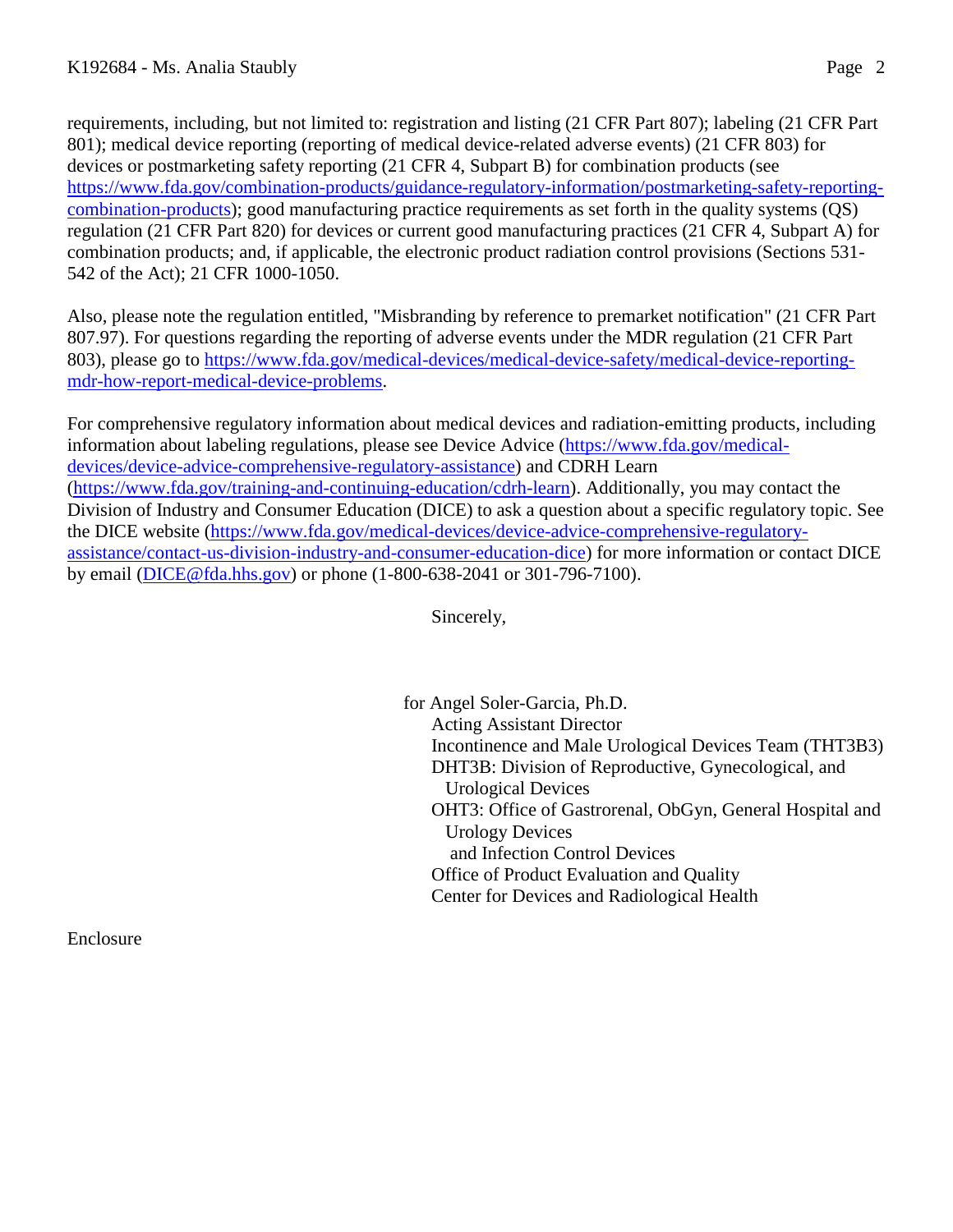## **Indications for Use**

510(k) Number (if known) K192684

Device Name **HYDROPEARL®** Microspheres

Indications for Use (Describe)

The HydroPearl® Microspheres are intended for the embolization of arteriovenous malformations and hypervascular tumors, including uterine fibroids, and for embolization of prostatic arteries (PAE) for symptomatic benign prostatic hyperplasia (BPH).

| Type of Use (Select one or both, as applicable)          |                                             |
|----------------------------------------------------------|---------------------------------------------|
| $\boxtimes$ Prescription Use (Part 21 CFR 801 Subpart D) | Over-The-Counter Use (21 CFR 801 Subpart C) |

## **CONTINUE ON A SEPARATE PAGE IF NEEDED.**

This section applies only to requirements of the Paperwork Reduction Act of 1995.

#### \*DO NOT SEND YOUR COMPLETED FORM TO THE PRA STAFF EMAIL ADDRESS BELOW.\*

The burden time for this collection of information is estimated to average 79 hours per response, including the time to review instructions, search existing data sources, gather and maintain the data needed and complete and review the collection of information. Send comments regarding this burden estimate or any other aspect of this information collection, including suggestions for reducing this burden, to:

> Department of Health and Human Services Food and Drug Administration Office of Chief Information Officer Paperwork Reduction Act (PRA) Staff PRAStaff@fda.hhs.gov

"An agency may not conduct or sponsor, and a person is not required to respond to, a collection of information unless it displays a currently valid OMB number."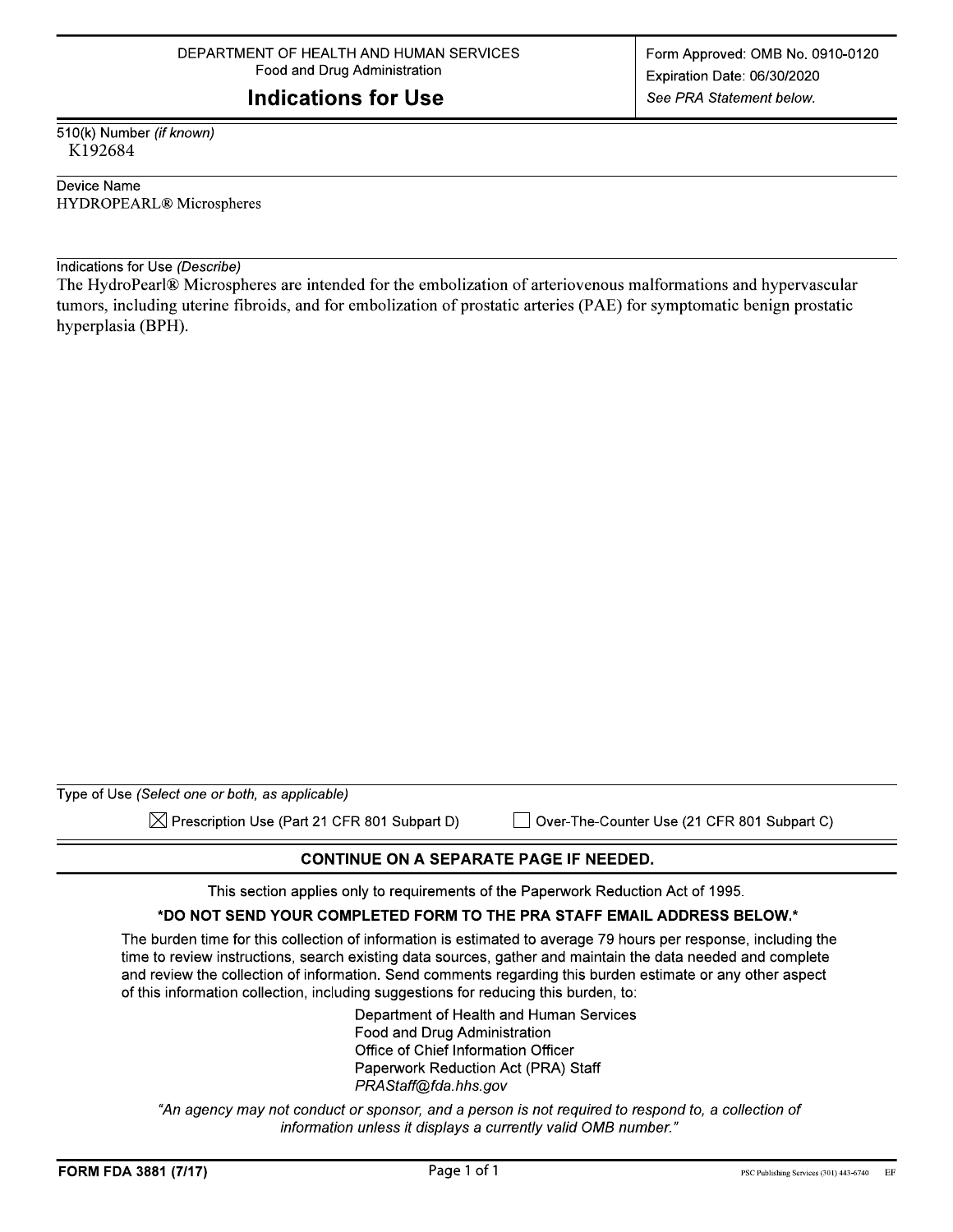| <b>TRADE NAME:</b>                                  | HydroPearl™ Microspheres                                                                                                                                                                                                                                                                                                                                                                                                                                                                                                                            |
|-----------------------------------------------------|-----------------------------------------------------------------------------------------------------------------------------------------------------------------------------------------------------------------------------------------------------------------------------------------------------------------------------------------------------------------------------------------------------------------------------------------------------------------------------------------------------------------------------------------------------|
| <b>COMMON NAME:</b>                                 | Embolization device                                                                                                                                                                                                                                                                                                                                                                                                                                                                                                                                 |
| <b>REGULATION NAMES:</b>                            | Prostatic artery embolization device<br>Vascular embolization device                                                                                                                                                                                                                                                                                                                                                                                                                                                                                |
| <b>CLASSIFICATION:</b>                              | II, 21 CFR 876.5550 (NOY)<br>II, 21 CFR 870.3300 (KRD/NAJ)                                                                                                                                                                                                                                                                                                                                                                                                                                                                                          |
| <b>PRODUCT CODE:</b>                                | NOY/KRD/NAJ                                                                                                                                                                                                                                                                                                                                                                                                                                                                                                                                         |
| <b>APPLICANT:</b>                                   | MicroVention, Inc.<br>35 Enterprise<br>Aliso Viejo, CA 92656                                                                                                                                                                                                                                                                                                                                                                                                                                                                                        |
| <b>ESTABLISHMENT</b><br><b>REGISTRATION NUMBER:</b> | 3013556777                                                                                                                                                                                                                                                                                                                                                                                                                                                                                                                                          |
| <b>CONTACT:</b>                                     | Analia Staubly<br>Sr. Project Manager, Regulatory Affairs<br>analia.staubly@microvention.com                                                                                                                                                                                                                                                                                                                                                                                                                                                        |
| <b>DATE SUMMARY PREPARED:</b>                       | September 25, 2019                                                                                                                                                                                                                                                                                                                                                                                                                                                                                                                                  |
| <b>PREDICATE DEVICE:</b>                            | BioSphere Medical S.A.<br>Embosphere Microspheres (DEN160040)                                                                                                                                                                                                                                                                                                                                                                                                                                                                                       |
| <b>REFERENCE DEVICE:</b>                            | HydroPearl™ Microspheres (K150870)                                                                                                                                                                                                                                                                                                                                                                                                                                                                                                                  |
| <b>DEVICE DESCRIPTION:</b>                          | The HydroPearl™ Microspheres are a pre-formed,<br>compressible, precisely calibrated, spherical embolic<br>agent consisting of a biocompatible hydrogel. The<br>HydroPearl™ Microspheres are offered in a<br>variety of diameters ranging from $75-1100 \mu m$ and are<br>provided in a sterile syringe pre-filled with microspheres<br>in phosphate buffered saline. The pre-filled syringe is<br>packaged in a sealed sterile dispenser tray. The<br>HydroPearl™ Microspheres are delivered to the<br>treatment site through a delivery catheter. |
| <b>INDICATIONS FOR USE:</b>                         | The HydroPearl <sup>TM</sup> Microspheres are intended for the<br>embolization of arteriovenous malformations and<br>hypervascular tumors, including uterine fibroids, and<br>for embolization of prostatic arteries (PAE) for<br>symptomatic benign prostatic hyperplasia (BPH).                                                                                                                                                                                                                                                                   |

Page 1 of 4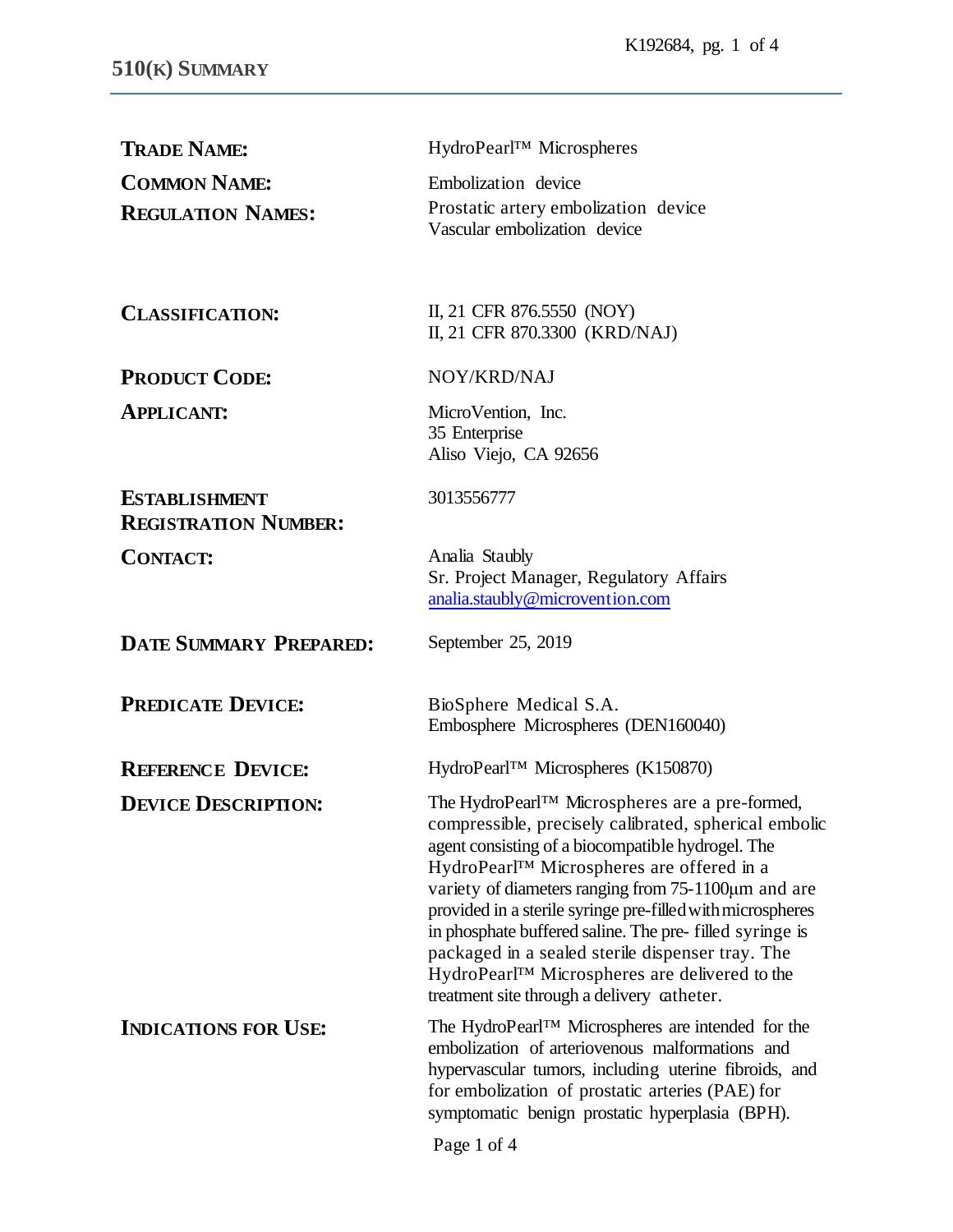# **TECHNOLOGICAL CHARACTERISTICS AND PRODUCT FEATURE COMPARISON:**

| <b>Characteristics</b>      | <b>Predicate Device:</b>            | <b>Reference Device:</b>        | <b>Subject Device:</b> |  |  |
|-----------------------------|-------------------------------------|---------------------------------|------------------------|--|--|
|                             | <b>Embosphere Microspheres</b>      | <b>HydroPearl Microspheres</b>  | <b>HydroPearl</b>      |  |  |
|                             | (DEN160040)                         | (K150870)                       | <b>Microspheres</b>    |  |  |
| Intended Use                | Indicated for use in embolization   | Intended for the                | Same as                |  |  |
|                             | of arteriovenous malformations,     | embolization of                 | Predicate Device       |  |  |
|                             | hypervascular tumors, including     | arteriovenous                   |                        |  |  |
|                             | symptomatic uterine fibroids and    | malformations and               |                        |  |  |
|                             | prostatic arteries for              | hypervascular tumors,           |                        |  |  |
|                             | symptomatic benign prostatic        | including uterine fibroids.     |                        |  |  |
|                             | hyperplasia (BPH).                  |                                 |                        |  |  |
| <b>TECHNICAL</b>            |                                     |                                 |                        |  |  |
| Microsphere                 | Acrylic polymer impregnated         | Polyethylene glycol             | Same as                |  |  |
| Material                    | with porcine delivered gelatin.     | diacrylamide and glycerol       | Reference              |  |  |
|                             |                                     | monomethacrylate                | Device                 |  |  |
| Microsphere                 | Size Range: $40 - 1200 \,\mu m$     | Size Range: $75 - 1100 \,\mu m$ | Same as                |  |  |
| Diameter                    |                                     |                                 | Reference              |  |  |
|                             | Labeled size range:                 | Labeled size:                   | Device                 |  |  |
|                             | $40 - 120 \,\mathrm{\upmu m}$       | 75 μm                           |                        |  |  |
|                             | $100 - 300 \,\mu m$                 | $200 \mu m$                     |                        |  |  |
|                             | $300 - 500 \,\mu m$                 | $400 \,\mathrm{\upmu m}$        |                        |  |  |
|                             | $500 - 700 \,\mu m$                 | $600 \,\mathrm{\upmu m}$        |                        |  |  |
|                             | 700 - 900 μm                        | 800 µm                          |                        |  |  |
|                             | $900 - 1200 \,\mu m$                | $1100 \mu m$                    |                        |  |  |
| Microsphere                 | Contained in a sterile, 20 ml       | Same as Predicate Device        | Same as                |  |  |
| Container                   | polycarbonate syringe.              |                                 | Predicate Device       |  |  |
| Microsphere                 | $1.0$ or $2.0$ ml, in physiological | 2.0 ml in phosphate             | Same as                |  |  |
| volume per                  | saline.                             | buffered saline (PBS)           | Reference              |  |  |
| syringe                     |                                     |                                 | Device                 |  |  |
| Radiopacity                 | Mixed with contrast media prior     | Same as Predicate Device        | Same as                |  |  |
| Method                      | to injection.                       |                                 | Predicate Device       |  |  |
| Delivery Method             | Via catheter under radiographic     | Same as Predicate Device        | Same as                |  |  |
|                             | imaging.                            |                                 | Predicate Device       |  |  |
| STERILIZATION AND PACKAGING |                                     |                                 |                        |  |  |
| Sterilization               | Steam sterilization.                | Same as Predicate Device        | Same as                |  |  |
| Method.                     |                                     |                                 | Predicate Device       |  |  |
| Packaging                   | Pre-filled syringe, placed in a     | Same as Predicate Device        | Same as                |  |  |
|                             | polycarbonate tray and sealed       |                                 | Predicate Device       |  |  |
|                             | with a peel away Tyvek lid,         |                                 |                        |  |  |
|                             | placed inside bleached sulfate      |                                 |                        |  |  |
|                             | carton box.                         |                                 |                        |  |  |
| Method of                   | Sterile and single use.             | Same as Predicate Device        | Same as                |  |  |
| Supply                      |                                     |                                 | Predicate Device       |  |  |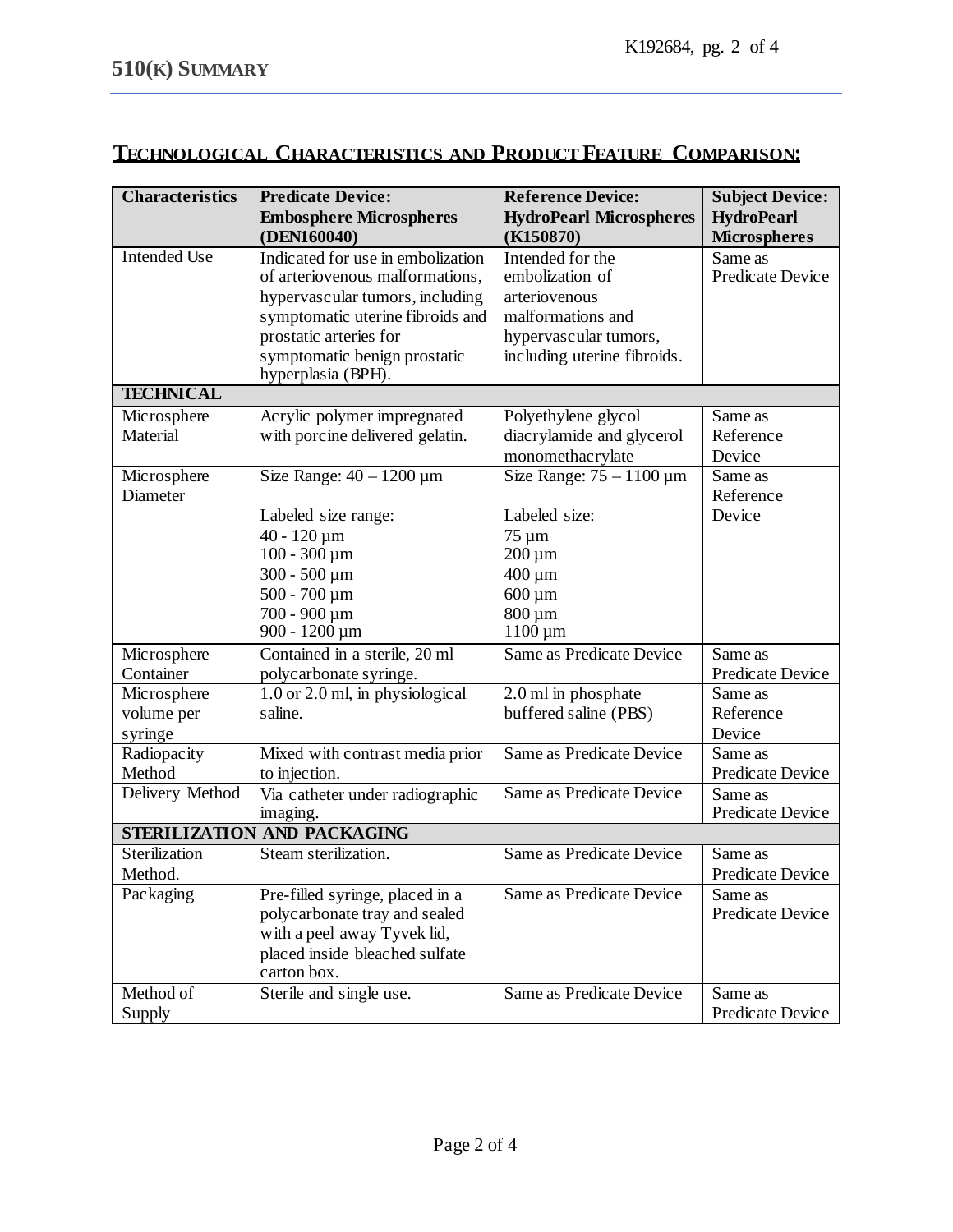## **VERIFICATION AND TEST SUMMARY:**

Non-clinical testing was performed on the HydroPearl Microspheres, reference device, to provide reasonable assurance that the proposed device has been designed and tested to assure conformance to special requirements for its intended use. A risk assessment has been performed and demonstrates that the expanded indication did not require additional bench, biocompatibility, packaging or sterilization. All existing testing in the previous HydroPearl Microsphere premarket submission remains applicable.

Comparative mechanical testing was conducted to compare the performance of the HydroPearl Microspheres to that of legally marketed devices for the same indication. The HydroPearl Microspheres performed equivalently to the Embosphere Microspheres, predicate device, in comparative mechanical testing. Pre-clinical animal testing was also performed in animal models representing the renal and prostatic vasculature. The HydroPearl performed similarly to the Embosphere Microspheres and had favorable embolization results in both studies.

## **CLINICAL INFORMATION:**

Existing real-world data from a single, US center was analyzed retrospectively for the purpose of expanding the existing indication for the HydroPearl Microspheres to include embolization of prostatic artery embolization (PAE) for symptomatic benign prostatic hyperplasia (BPH). The retrospective analysis consisted of 17 patients that underwent prostatic artery embolization (PAE) using HydroPearl Microspheres for the treatment of symptomatic benign prostatic hyperplasia (BPH). The primary objective was to collect data of the procedure safety and efficacy, which included age, prostate volume baseline, baseline International Prostate Symptom Score + Quality of Life score (IPSS+QoL), unilateral vs bilateral embolization, size of particles used, complications and follow-up IPSS+QoL. The primary endpoint was reduction in IPSS score during the follow-up period.

### **Demographics and Baseline Characteristics:**

Twenty-three patients were identified. 17 patients returned consent forms and their data was included in this study.

The mean age of the patients included was 70 (range; 55-85) and their mean prostate volume was 63 ml (range; 27-140). One of the patients relied on clean intermittent catheterization (CIC) for voiding and the rest were able to void without a catheter. Fourteen of seventeen patients were on BPH medications at the time of PAE.

All 17 patients underwent bilateral prostatic artery embolization. Embolization was performed with either 75  $\mu$ m HydroPearl (n=2), 200  $\mu$ m HydroPearl (n=3) or 75  $\mu$ m followed by 200  $\mu$ m HydroPearl (n=12).

### **Primary Endpoint Results:**

Mean follow up period was 8.6 months (range; 1-12). Mean baseline International Prostate Symptom Score was 20.7 (range; 4-30) at baseline and 9.1 (range; 2-18) at latest follow-up (p<0.05). Mean Quality of Life Score was 3.7 (range; 1-6) at baseline and 1.2 (range; 0-3) at follow-up ( $p<0.05$ ). The single patient who relied on CIC for voiding catheterized 5 times a day before PAE and 0 or 1 time a day after PAE. Seven of the 14 patients on BPH medications at